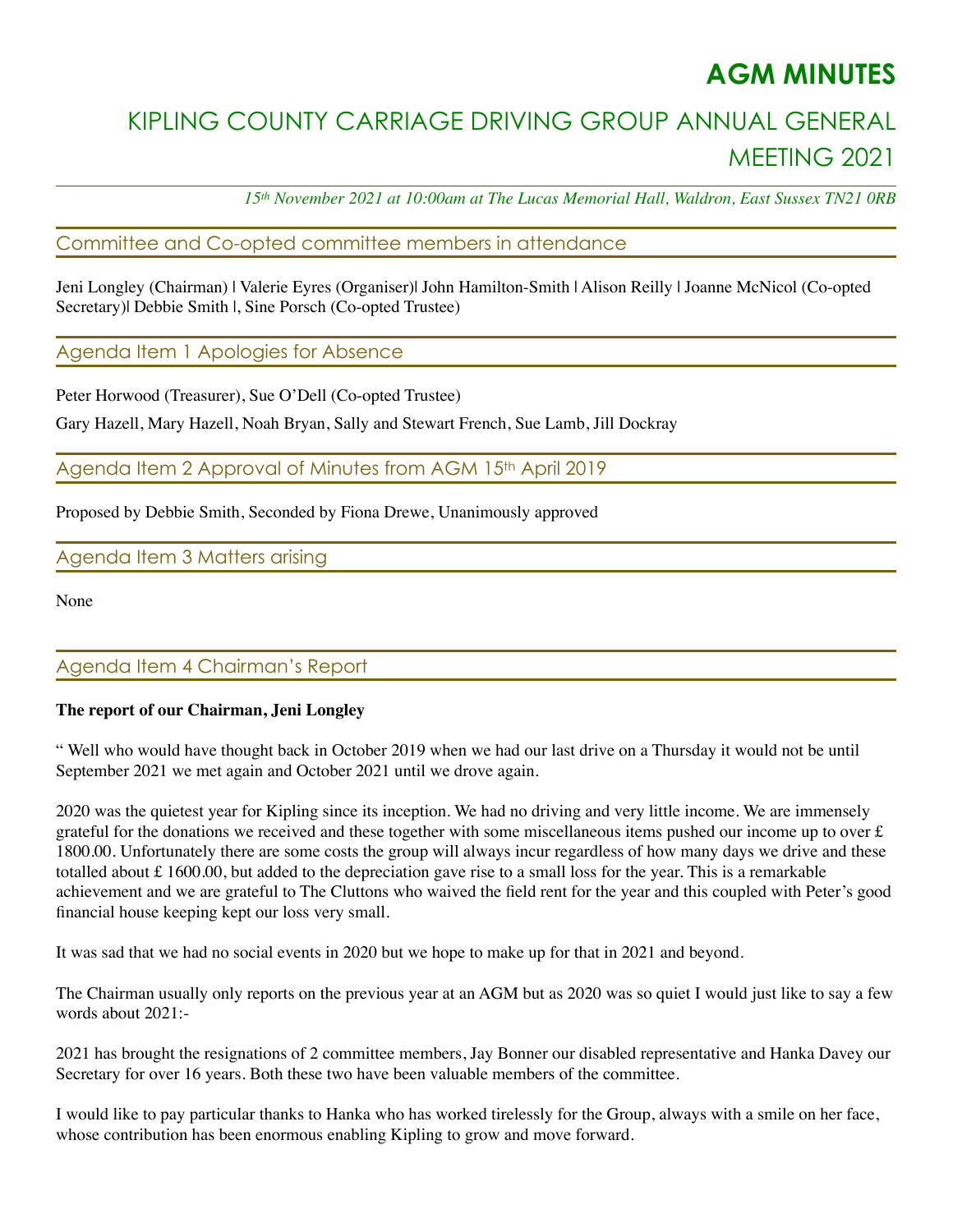To drive in 2021 the committee has had to work incredibly hard to complete the RDA's Road to Restart Questionnaire. We took this opportunity, and the compliance with COVID obligations to update and overhaul our administration side. We still have some more to do which we will carry out over the winter.

Lastly, I would like to thank my fellow officer Peter and say a very large welcome and thank you to Joanne McNicol for all the hard work (and there has been loads) she has undertaken this year. Hopefully we will see her in the role of Secretary again this and next year. (item 6b)

I would like to thank my fellow committee members for their support over the last year, Sheila and Val for providing us with ponies to drive and finding new ones. Thank you to our donors and sponsors, our landlord and most importantly you, our helpers and drivers for sticking with us.

Happy Driving in 2022!

In addition to her report Jeni mentioned details of the Xmas lunch on 9/12/21 at the Yew Tree Inn Chalvington and said she looked forward to seeing everyone there.

Val Eyres our organiser gave a report stating that after a long drawn out process it was good to be back driving and that we are now set for next year. We have one new pony (Moccasin) who has passed the RDA assessment and another new pony (Archie) who will be reassessed in the spring next year.

Val then went on to tell her story of how 35 years ago she became involved in the RDA. She told stories of the RDA ponies she has had, her experiences as a volunteer, including winning the volunteer of the year award and showed photographs which everyone enjoyed seeing.

## Agenda Item 5 Treasurer's Report

Debbie Smith advised that the accounts were circulated at the end of September 2021 and asked if anyone had any questions regarding the accounts. No questions were asked.

Debbie then read the following treasurer's report prepared by Peter Horwood.

Treasurer's Report 15th November 21

In previous years we have always attempted to hold AGMs as close as possible to the financial year end (i.e.  $31<sub>x</sub>$ December) so that the accounts become more relevant to the recent past . However circumstances have conspired against us as is known. Maybe next year there might be an AGM in March or April when I'm sure there'll be issues to discuss.

As one might imagine the year 2020 , which now seems a long time ago was, from a financial point of view ,one of inactivity meaning that there was no income from Driving Donations and equally very little in expenditure. What expenditure there was, was matched by gifts from regular donors to whom we are most grateful.

Similar circumstances have, of course prevailed for much of 2021 but with a flurry of activity in the last couple of weeks.

There has been a noticeable upswing in business confidence as we emerge from the pandemic and so one hopes that there will be a similar increase in fund raising activities. The Group is financially sound which is vital for its longevity and which brings confidence for the future of the Group on behalf of its participants and members.

I would like to thank Debbie Smith for keeping my book keeping on the straight and narrow and in her advice in dealing with the increasingly burdensome form filling. I would also like to thank those volunteers who have been looking after ponies which they have kindly brought along to meetings. We are indebted to them.